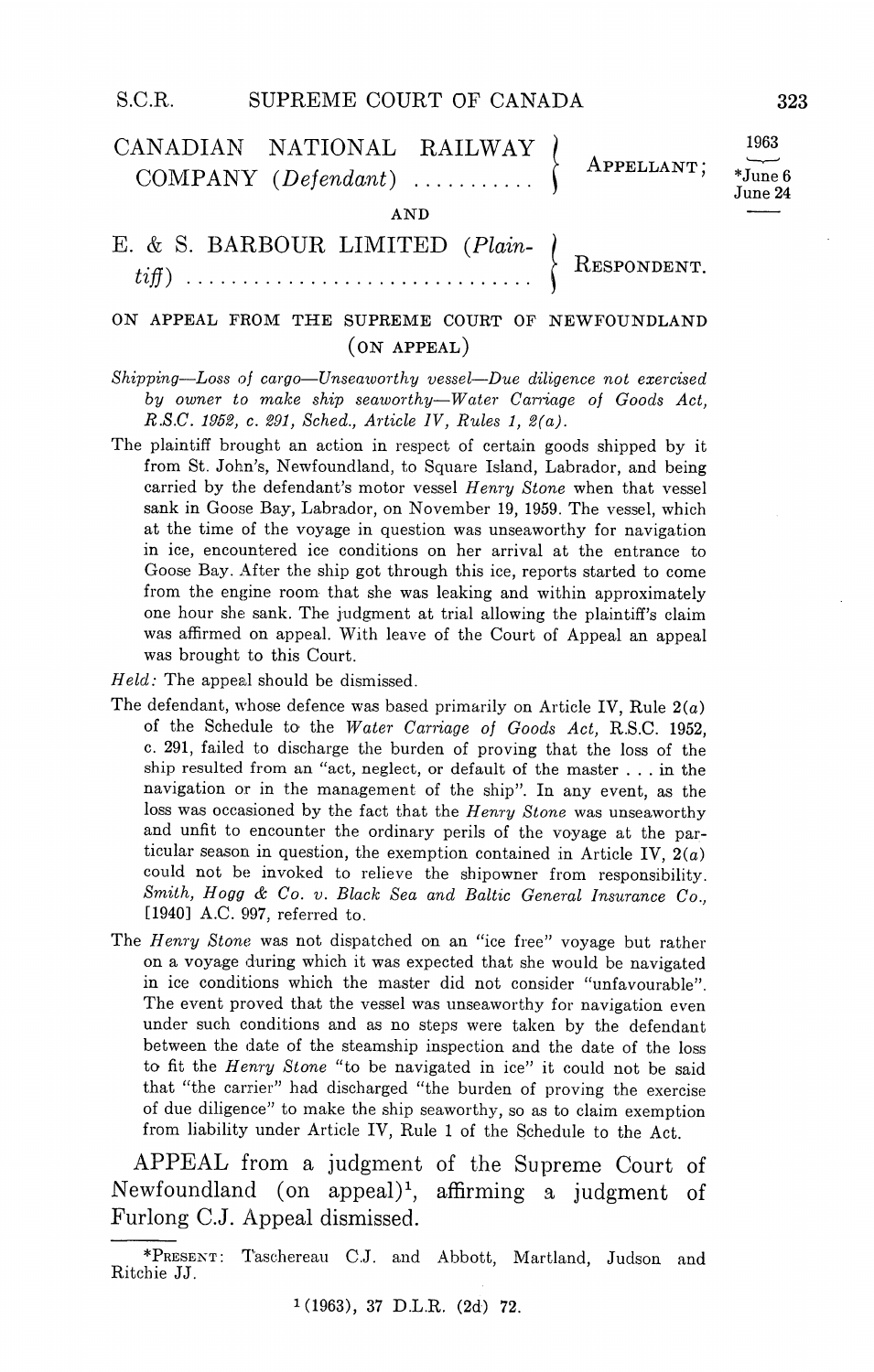$[1963]$ 

 $1963$  P. J. Lewis, Q.C., and J. W. G. MacDougall, Q.C., for the CANADIAN defendant, appellant. **NATIONAL** 

RAILWAY Co **BARBOUR**  $W. G.$  Burke-Robertson, Q.C., and D. Hunt, for the plaintiff, respondent.

LTD. The judgment of the Court was delivered by

RITCHIE  $J$ .:—This is an appeal brought with leave of the Supreme Court of Newfoundland (on appeal) from a judgment of that  $\text{Contr}^1$  affirming a judgment of Furlong C.J., and allowing the respondent's claim in respect of certain goods shipped by it from St. John's, Newfoundland, to Square Island, Labrador, and being carried by the appellant's motor vessel Henry Stone when that vessel sank in Goose Bay, Labrador, on November 19, 1959.

The goods in question were delivered to the coastal office of the appellant at St. John's, Newfoundland on November 6, 1959 and were consigned to B. W. Powell, one of the respondent's customers at Square Island aforesaid, in accordance with the provisions of bills of lading which were subject to the provisions of the Water Carriage of Goods Act.

It had originally been intended that the respondent's goods would be carried on the S.S Burgeo but owing to the lateness of the season and the large quantity of freight awaiting shipment, the M.V. Henry Stone was pressed into service and it was thus that the respondent's goods were shipped by that vessel instead of the  $Burgeo$ .

The Henry Stone was a 17-year-old wooden vessel of 264.8 gross tons which had undergone extensive but not permanent repairs in the spring of 1959, and which was, at the time when she started on the voyage in question operating with a temporary inspection certificate issued by the Department of Transport, good only until December <sup>1959</sup> and subject to the following limitations

To operate as non-passenger ship on home trade Class 2 voyages; within the limits of the Canadian East Coast Atlantic Coastal Waters as far north as Chidley, Labrador. Not to be navigated in ice. (The italics are mine

The appellant's marine superintendent, who appears to have been responsible for sending the Henry Stone on this voyage, quite frankly admitted that, due to the lateness of the season and his knowledge of the conditions at Goose

 $E.$ & S.

 $1(1963)$ , 37 D.L.R.  $(2d)$  72.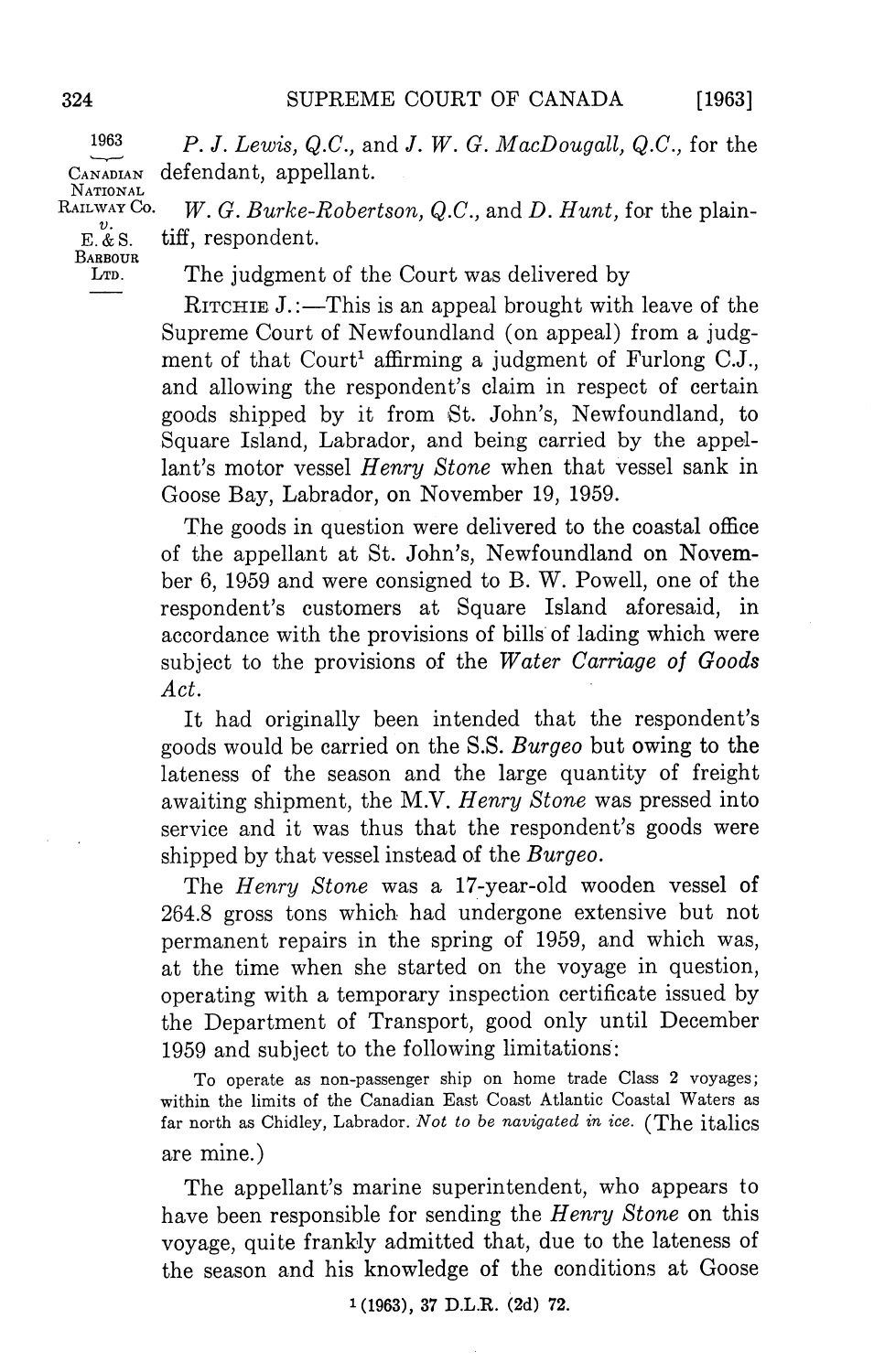Bay, he anticipated that ice would be encountered and he describes the steps which he took to guard against this CANADIAN NATIONAL  $\alpha$ danger as follows:  $\alpha$ <sub>NAILWAY</sub> Co.

The Henry Stone was the first available vessel and contemplating the ice due to the lateness of the season I had consulted with the Captain of the Burgeo and the Captain of the Henry Stone and arranged with them LO that in the event of meeting any conditions, unfavourable ice conditions  $\frac{L}{L}$  at Geose Bay, that the Henry Stone would some to Capturight and ma at Goose Bay, that the Henry Stone would come to Cartwright and make contact with the Burgeo and the Burgeo would come and take the freight from him, and in no event was the Burgeo to leave the coast without seeing that the Henry Stone had completed her work.

The master of the *Henry Stone*, Captain John Tobin, gives the following account of these instructions

A. Yes, I had instructions from Mr. Healey before we left St. John's. He was sending us out on this trip and it was up in November and as usual you would be expecting ice conditions for that time of the year So he told me the Burgeo was enroute to Goose Bay and to keep in contact with the Burgeo, and if conditions at Goose Bay were unfavourable for the Henry Stone to go to Goose Bay, for the Henry Stone to go to Cartwright and the Burgeo would come to Cartwright and take the freight and deliver it

Q. And tranship the freight? A. That's right.

Q. That is if ice conditions in Goose Bay were such that-. Who was making the decision-you? A. Well, I wouldn't-I guess I was responsible for the *Henry Stone*. I guess it would be my decision. If I went in to Cartwright before we got down there, well, I'd have to --. Whoever I was talking to up there on ice conditions I would have to go by what they tell me

Q. All right. Yes, but I just want to get the facts now. You did have instructions before you left? A. That's right.

That you were to keep in contact or in communication with the Master of the Burgeo? A. That's right.

And if ice conditions were such in Goose Bay that you think you shouldn't enter, then the Burgeo would tranship the freight for you from Cartwright. Is that the position? A. That's right.

It is apparent also from Captain Tobin's evidence that he thought that the direction "not to be navigated in ice" which was contained in the certificate applied only to heavy arctic ice and that it did not include such ice as he encoun tered at Goose Bay. The appellant's marine superintendent indicated on direct examination that he shared this opinion and although he qualified this evidence considerably on cross-examination there is no indication that he ever explained to Captain Tobin the kind of ice that was to be treated as "unfavourable".

After a rough but not hazardous voyage, which included calls at one port of loading (Carbonnear) and three ports of discharge, the vessel, while en route to Goose Bay,

 $\boldsymbol{v}$ . E. & S. **BARBOUR** 

1963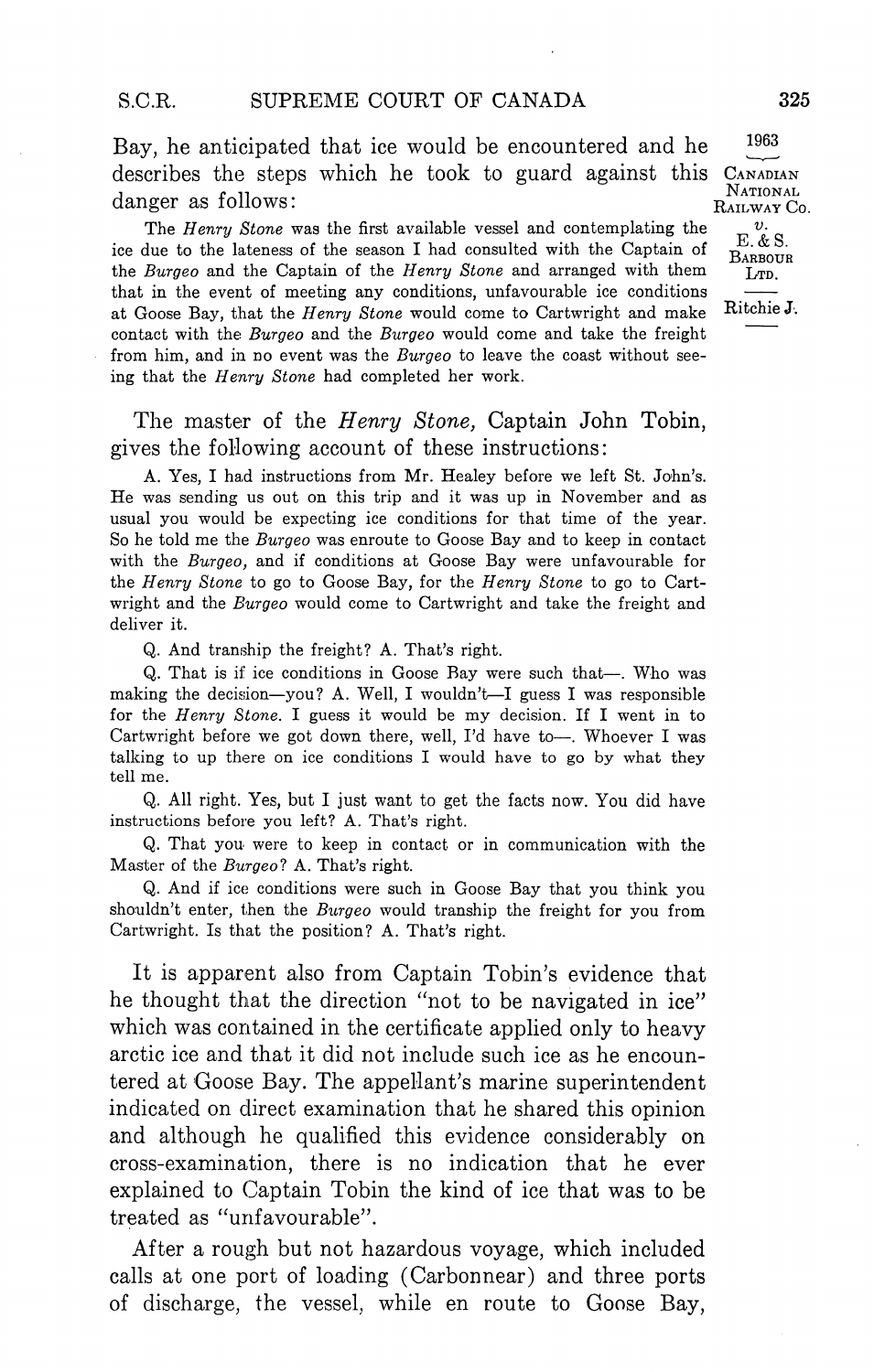$[1963]$ 

1963  $\upsilon.$ LTD.

encountered the government icebreaker Ernest Lapointe, CANADIAN whose master reported on the Goose Bay ice conditions say- $R_{\text{ALWAY}}^{\text{NATIONAL}}$  ing "Ice conditions were not bad; there was three or four inches of ice there but he did not think we would have any  $E. & S.$  Honor difficulty getting up through there". In addition to obtaining this information, Captain Tobin kept in constant touch Ritchie J. with the *Burgeo* which was then at Goose Bay. On arriving at Sandy Point, which is at the entrance to Goose Bay, at 3:00 a.m. on November 19, the Henry Stone waited until daylight and at about 7:45 entered the channel leading to the bay The conditions in the channel are described by the master as follows

> A. It was level ice, but it wasn't a hard ice; it was a tough sort of ice, but it was moving out from the Bay. You see it was-I guess wherewherever the boats came down probably it was broke off or something like that, because it was moving out; because we eventually got through the ice you see-got in clear water. The day before that they broke; the ice was right in to Goose Bay you see. It was slow going, but with the ice coming out now, well, that made it so much slower you see; because we were cutting ice. Well, we weren't covering the ground, that we were cuting the ice-say it that way. The ice was moving but it wasn't heavy ice; it was touch to get through. It was this kind of soft tough ice.

> After the vessel got through the ice at about  $10:30$ , reports started to come from the engine room that she was leaking and it soon became apparent that the pumps were unable to cope with the mounting water. Between  $11:30$  and  $12:00$ o'clock, or a little later, the ship sank.

> There is some suggestion in the reasons for judgment of the learned trial judge that the sinking may have been due to a leak occurring before the vessel entered the ice which resulted in water being penned up in the forward hold, but agree with counsel for the appellant that the two and three-quarter hour run through the ice at Goose Bay was by far the most likely cause of the sinking which occurred because of the fact that the vessel was unseaworthy for navigation in ice

> Before this Court, the appellant based its defence primarily on Article IV, Rule  $2(a)$  of the Schedule to the Water Carriage of Goods Act, which reads as follows:

> Neither the carrier nor the ship shall be responsible for loss or damage arising or resulting from

 $(a)$  act, neglect, or default of the master, mariner, pilot or the servants of the carrier in the navigation or the management of the ship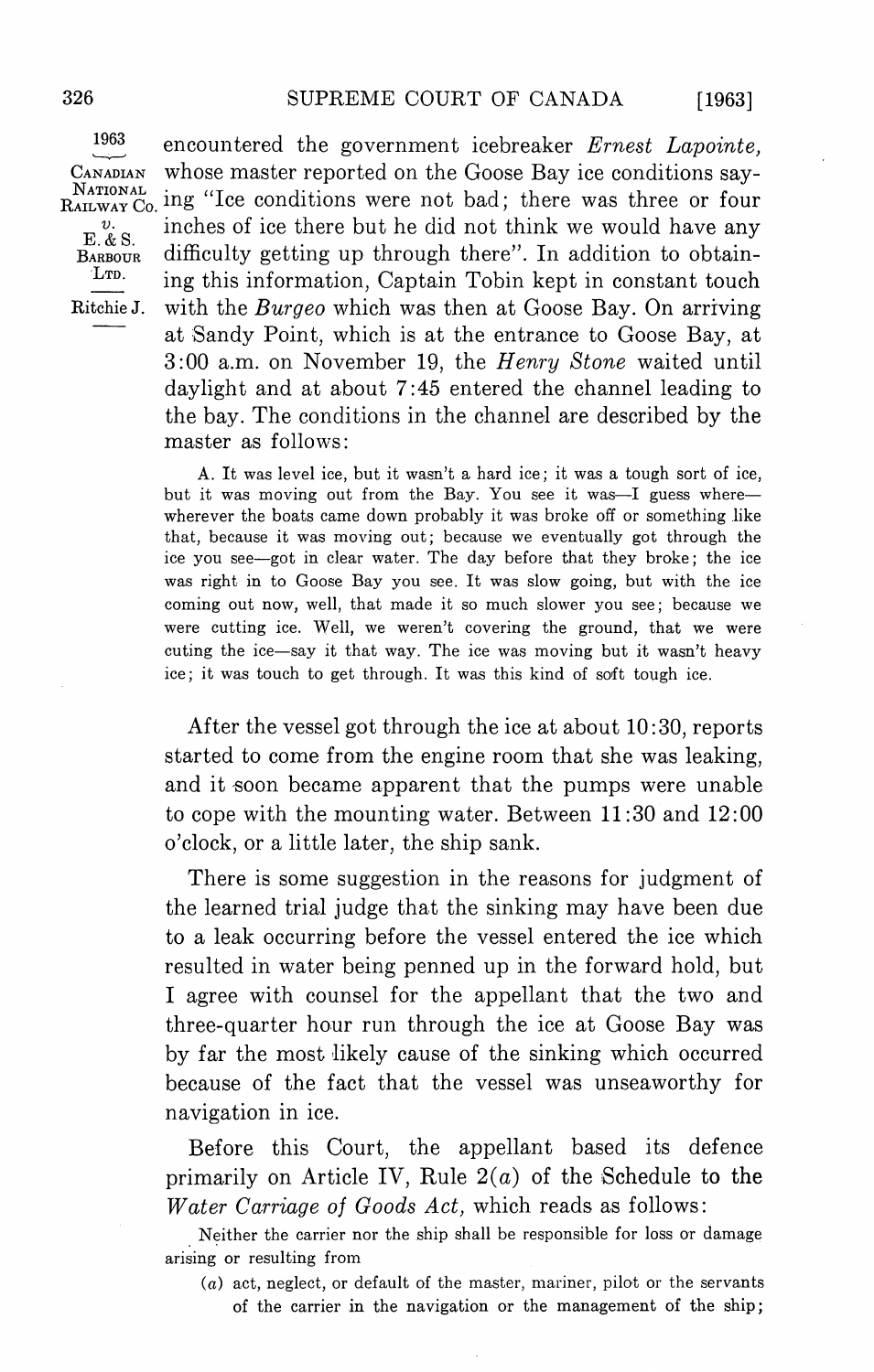It was contended on behalf of the appellant that the master 1963 was negligent in entering the approaches to Goose Bay with CANADIAN the ice conditions as they were on November 19, and that it  $_{\text{Ratlwarz}}^{\text{NATIONAL}}$ was this negligence which caused the loss

as this negligence which caused the loss.<br>The marine superintendent who was "in complete charge BABBOUR of the operating and overall supervision of the steamship operations" for the appellant in Newfoundland deliberately Ritchie J. dispatched the vessel on this voyage to a destination where it was "usual" for ice to be encountered in the month of November and in so doing he left the master with the impression that he was to be guided by information which he received from persons on the spot and particularly from the Burgeo in deciding whether or not ice conditions were unfavourable for the Henry Stone at Goose Bay.

As I interpret the evidence, the master carried out these instructions as best he could and, in my opinion, the appellant has failed to discharge the burden of proving that the loss of the ship resulted from an "act, neglect, or default of the master  $\dots$  in the navigation or in the management of the ship

In any event, as I find that the loss was occasioned by the fact that the Henry Stone was unseaworthy and unfit to encounter the ordinary perils of the voyage at the particular season in question, I am of opinion that the exception contained in Article IV,  $2(a)$  cannot be invoked to relieve the shipowner from responsibility. In this regard, I refer to what was said by Lord Wright in Smith, Hogg & Co. v. Black Sea and Baltic General Insurance  $Co<sup>1</sup>$  In that case. there was a clause in the charterparty providing that the shipowner would not be liable for loss or damage resulting from unseaworthiness unless caused by want of due diligence on the part of the shipowner to make the vessel seaworthy and also that the shipowner should not be responsible for loss or damage arising from (amongst other things) act. neglect or default of the master in the navigation or man agement of the ship . . . The trial judge held that the accident there in question took place not by reason of the unseaworthiness of the ship but by reason of the acts of the master, which he found to have been wrong in the circumstances, and that the shipowner was entitled to succeed by reason of the above exception